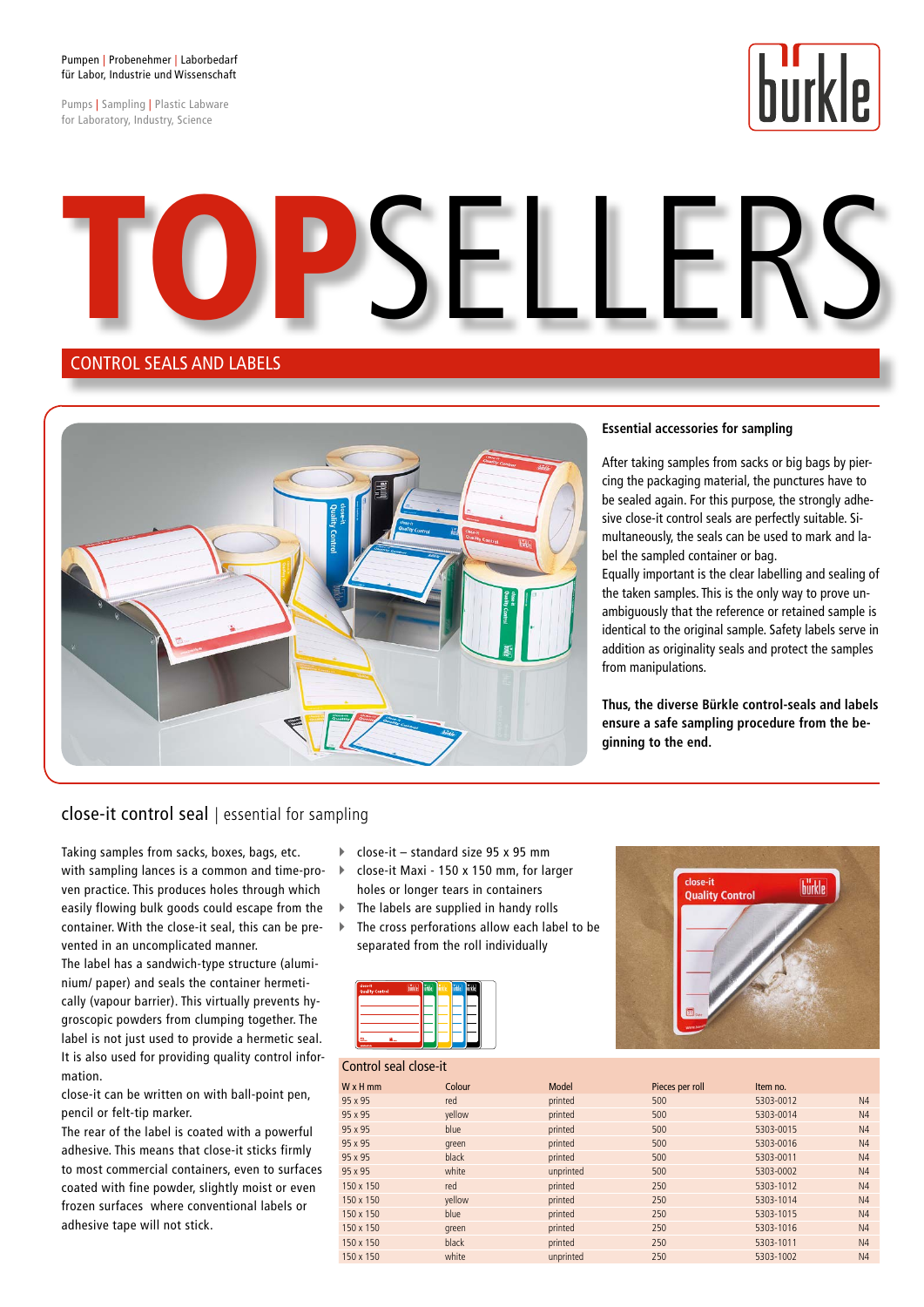## **TOPSELLERS**



## Control seal close-it food & pharma

In response to numerous requests from our customers, we have developed close-it food & pharma, a control seal with an adhesive approved for use with foodstuffs. The strength of the adhesive is almost as powerful as that of the original, the close-it from Bürkle, proven millions of times. close-it food & pharma also reliably prevents products from leaking out after sampling.

The adhesive complies with the European guidelines for foodstuffs. Just like the original, close-it food & pharma has a barrier layer of aluminium foil. This means that close-it food & pharma is suitable for sampling foodstuffs, pharmaceuticals, cosmetics, food additives, even frozen goods – in short, for all applications in which cleanliness is particularly important.

- $\blacktriangleright$  According to FDA Guidelines
- $\blacktriangleright$  Particularly suited for the food and pharma industry





#### Control seal close-it food & pharma

| CUITTUI SEALCIUSE-IL IUUU & PITAITHA |        |           |                 |           |                |  |
|--------------------------------------|--------|-----------|-----------------|-----------|----------------|--|
| $W \times H$ mm                      | Colour | Model     | Pieces per roll | Item no.  |                |  |
| 95 x 95                              | red    | printed   | 500             | 5303-2017 | N4             |  |
| 95 x 95                              | yellow | printed   | 500             | 5303-2020 | N <sub>4</sub> |  |
| 95 x 95                              | blue   | printed   | 500             | 5303-2021 | N <sub>4</sub> |  |
| 95 x 95                              | green  | printed   | 500             | 5303-2022 | N <sub>4</sub> |  |
| $95 \times 95$                       | black  | printed   | 500             | 5303-2023 | N <sub>4</sub> |  |
| 95 x 95                              | white  | unprinted | 500             | 5303-2018 | N <sub>4</sub> |  |
| 150 x 150                            | red    | printed   | 250             | 5303-3017 | N <sub>4</sub> |  |
| 150 x 150                            | yellow | printed   | 250             | 5303-3020 | N <sub>4</sub> |  |
| 150 x 150                            | blue   | printed   | 250             | 5303-3021 | N <sub>4</sub> |  |
| 150 x 150                            | green  | printed   | 250             | 5303-3022 | N <sub>4</sub> |  |
| 150 x 150                            | black  | printed   | 250             | 5303-3023 | N <sub>4</sub> |  |
| 150 x 150                            | white  | unprinted | 250             | 5303-3018 | N <sub>4</sub> |  |
|                                      |        |           |                 |           |                |  |

#### close-ittape

Besides the individually detachable close-it and close-it food & pharma closure labels, our repeatedly tested and proven control seal is now also available on a continuous roller. This helps you discover whether you require only a small piece, for example for closing a small hole, or for marking a specific point. Or whether you want to repair a long crack or a large hole quickly, reliably and easily.

With its extremely strong adhesive strength, close-it tape holds on the most diverse bases, where the glue effect of normal adhesive tape quickly reaches its maximum capacity.

For universal use, we have kept the adhesive tape close-it tape in white with tear-off lines. It can be labelled with permanent ink and locks gas-proof. Available in the classic close-it design, as well as close-it tape food & pharma, with a food-compatible adhesive.

- $\blacktriangleright$  Customizable
- $\blacktriangleright$  Different designs
- ▶ For larger holes or longer tears in containers



| close-it tape |               |          |           |                |
|---------------|---------------|----------|-----------|----------------|
| Width mm      | Model         | Length m | Item no.  |                |
| 95            | standard      | 50       | 5303-0017 | N <sub>4</sub> |
| 150           | standard      | 50       | 5303-1017 | N <sub>4</sub> |
| 95            | food & pharma | 50       | 5303-2019 | N <sub>4</sub> |
| 150           | food & pharma | 50       | 5303-3019 | N <sub>4</sub> |
|               |               |          |           |                |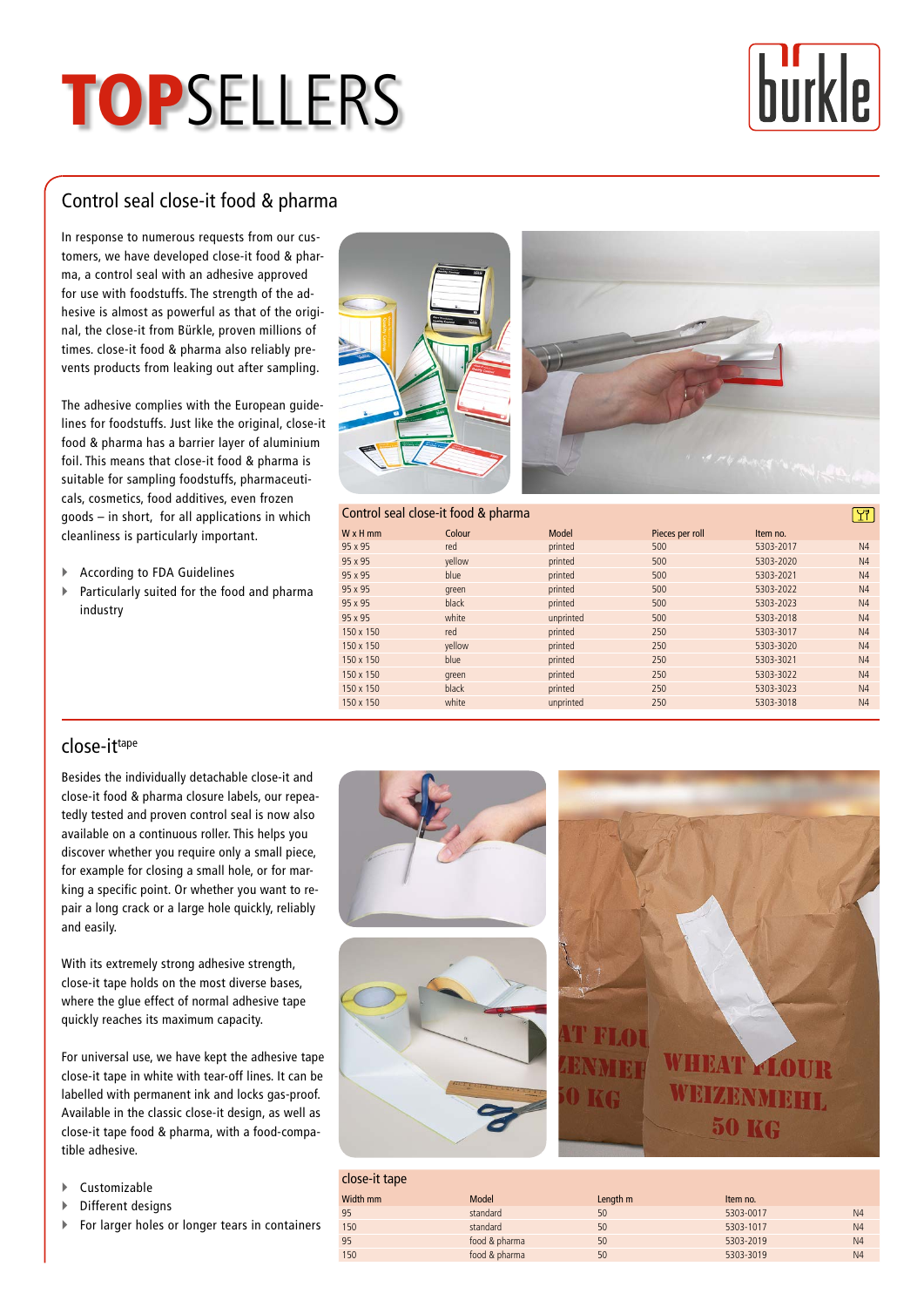# **TOPSELLERS**

# |p

#### close-it | with individual customer-specific special printing

#### **Your individual close-it**

We would be happy to help you design your own close-it. Do you need final artwork for your draft? Or would you like to use our complete graphics service from draft stage through the print process? Our advertising department would be happy to consider any challenge!

#### **Custom-made according to the customer's specifications**

The close-it control seal has many satisfied users who use close-it as a control seal, for documentation or as an informative label.

on your individua<sup>l</sup> close-it or close-it food & pharma

**lester** 

This could be









#### **Shape and colour**

close-it dispenser

te.

Round, square, rectangular or other shape? Unusual contours can also be implemented! We would be pleased to provide you with a quote. Of course print is available in all colours, with either single or multiple colours.

The close-it dispenser ensures safe storage and simple removal of the labels. The labels can be conveniently written on due to the marking pla-

#### **Finishing**

close-it can be manufactured with or without carrier paper perforations. Different numbers of close-it labels can be supplied in a single roll.



| close-it dispenser           |           |                |  |  |
|------------------------------|-----------|----------------|--|--|
| Model                        | Item no.  |                |  |  |
| for labels with 95 x 95 mm   | 5303-9000 | N <sub>4</sub> |  |  |
| for labels with 150 x 150 mm | 5303-9100 | N <sub>4</sub> |  |  |

#### seal-it security seal | for retention samples and tamper-proof packs

The seal-it self-adhesive label sticks to all conventional containers. Thanks to its unbelievable adhesive power it cannot be removed. If a container opening is closed with seal-it, then the container cannot be opened without destroying the seal-it label. seal-it is additionally provided with several cross-perforations which immediately tear when manipulated like a motorcar tax disc.



| seal-i               |  |  |
|----------------------|--|--|
| 0.001.003            |  |  |
| 0.001.003<br>seal-it |  |  |

- $\blacktriangleright$  Clear identification via numbers in sequence
- ` Integrated control label with the same number, for accompanying documents
- ▶ Format 178 mm long, 30 mm wide
- ` Tear-off perforation for each label

#### seal-it security seal

|     |    | Pieces per roll | Item no.  |                |
|-----|----|-----------------|-----------|----------------|
| 178 | 30 | 500             | 5399-0003 | N <sub>4</sub> |